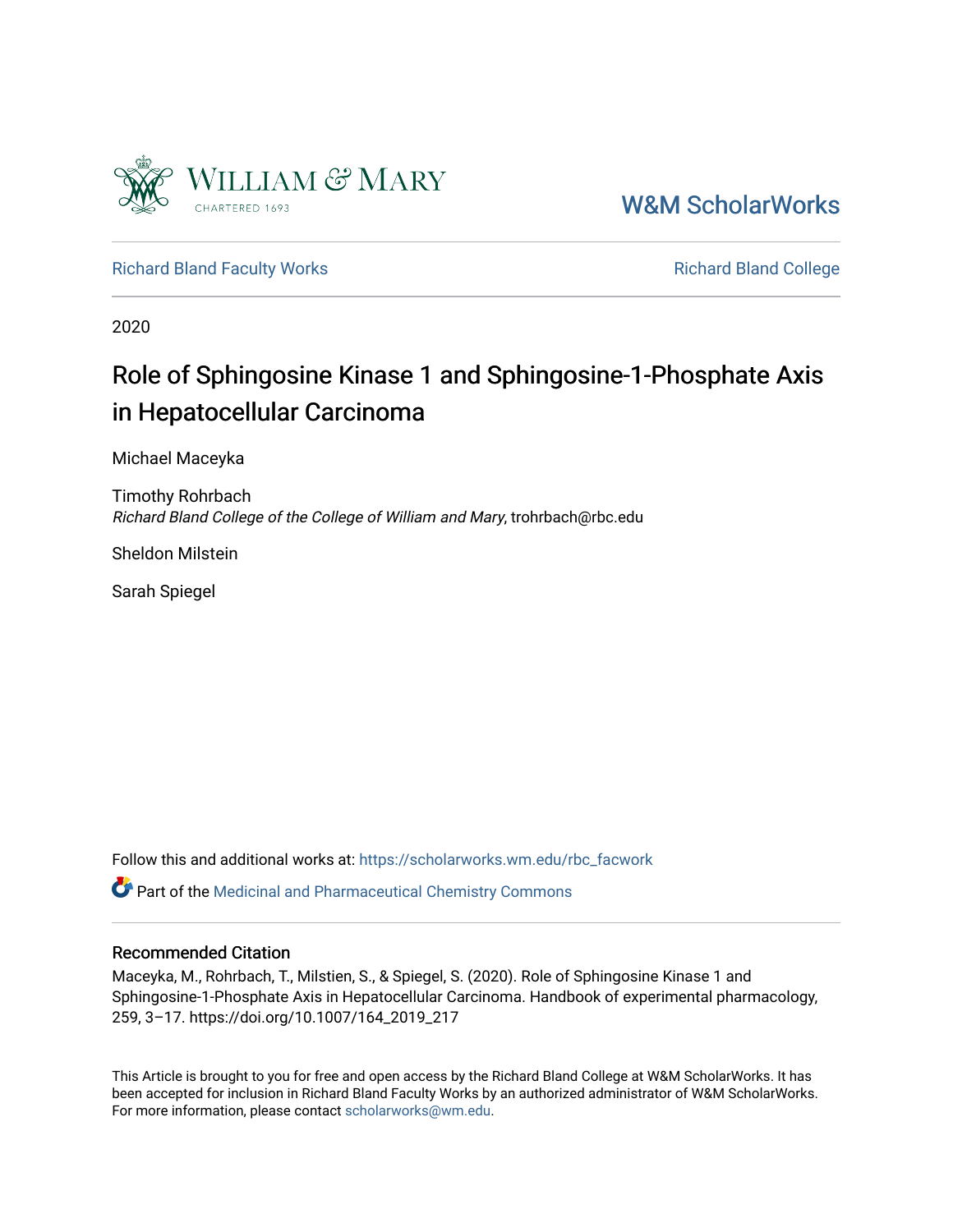

# **HHS Public Access**

Handb Exp Pharmacol. Author manuscript; available in PMC 2020 April 28.

Published in final edited form as: Handb Exp Pharmacol. 2020; 259: 3-17. doi:10.1007/164\_2019\_217.

Author manuscript

## **Role of Sphingosine Kinase 1 and Sphingosine-1-Phosphate Axis in Hepatocellular Carcinoma**

**Michael Maceyka**, **Timothy Rohrbach**, **Sheldon Milstien**, **Sarah Spiegel**

Department of Biochemistry and Molecular Biology, Massey Cancer Center, Virginia Commonwealth University School of Medicine, Richmond, VA, USA

## **Abstract**

Hepatocellular carcinoma (HCC) is primarily diagnosed in the latter stages of disease progression and is the third leading cause of cancer deaths worldwide. Thus, there is a need to find biomarkers of early HCC as well as the development of more effective treatments for the disease. Sphingosine-1-phosphate (S1P) is a pleiotropic lipid signaling molecule produced by two isoforms of sphingosine kinase (SphK1 and SphK2) that is involved in regulation of many aspects of mammalian physiology and pathophysiology, including inflammation, epithelial and endothelial barrier function, cancer, and metastasis, among many others. Abundant evidence indicates that SphK1 and S1P promote cancer progression and metastasis in multiple types of cancers. However, the role of SphK/S1P in HCC is less well studied. Here, we review the current state of knowledge of SphKs and S1P in HCC, including evidence for the correlation of SphK1 expression and S1P levels with progression of HCC and negative outcomes, and discuss how this information could lead to the design of more effective diagnostic and treatment modalities for HCC.

## **Keywords**

Hepatocellular carcinoma; S1P receptors; Sphingosine kinase; Sphingosine-1-phosphate (S1P)

## **1. Introduction**

Hepatocellular carcinoma (HCC) is cancer of the liver arising from malignant hepatocytes and accounts for nearly 90% of all primary liver cancers. HCC has a high level of morbidity, being the third leading cause of cancer deaths (El-Serag 2011). Due in part to both delayed diagnosis of HCC as well as its general aggressiveness, the median 5-year survival rate is less than 7%. Major risk factors for HCC include hepatitis virus B and C infections, overconsumption of alcohol, and nonalcoholic fatty liver disease (NAFLD), particularly when it progresses to nonalcoholic steatohepatitis (NASH). NAFLD/NASH are often associated with obesity and type 2 diabetes, and the rapid increase in the occurrence of these two disorders may contribute to the rise in non-viral associated HCC observed in the industrialized countries (Satapathy and Sanyal 2015). The hallmarks of NAFLD progression

sarah.spiegel@vcuhealth.org.

**Conflict of Interest Statement** The authors declare that they have no conflicts of interest with the contents of this article.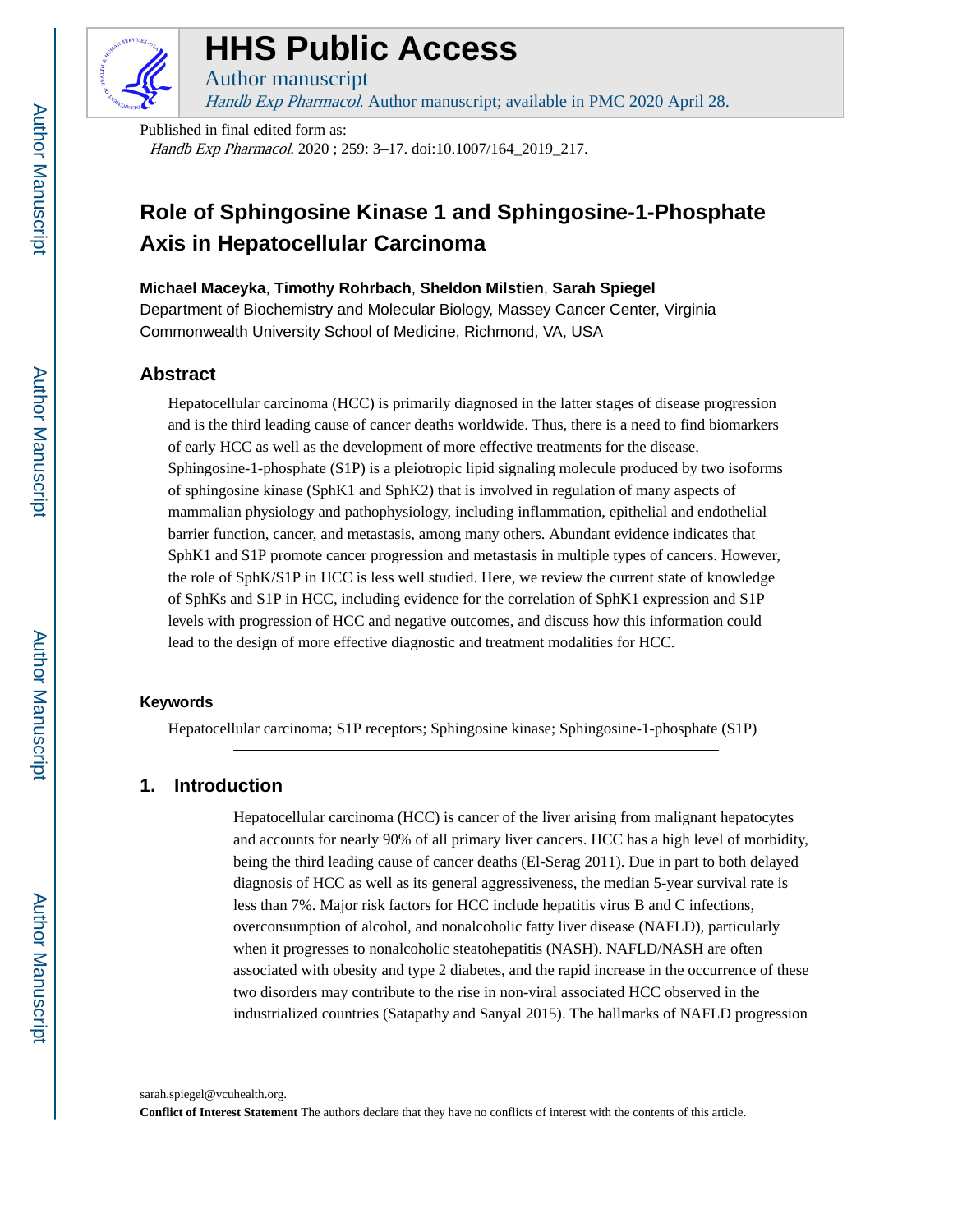including insulin resistance, oxidative stress, and inflammation are all factors that also promote cancer initiation and progression (Cohen et al. 2011).

Sphingolipids, including sphingomyelin and glycosphingolipids, are essential lipid components of mammalian membranes. Sphingolipids consist of various head groups attached to ceramide, which is structurally analogous to the glycerolipid backbone diacylglycerol and, like diacylglycerol, is a second messenger involved in signaling pathways, typically promoting apoptosis and suppressing cell growth (Newton et al. 2015; Coant et al. 2017; Ogretmen 2018). Deacylation of ceramide yields sphingosine that has also been implicated in cell signaling. Sphingosine can be reacylated back to ceramide by a salvage pathway or phosphorylated by one of two sphingosine kinases (SphK1 and SphK2) forming sphingosine-1-phosphate (S1P). There are two fates for S1P: irreversible degradation by S1P lyase or dephosphorylation back to sphingosine. The metabolism of S1P is critical because S1P is a potent pleiotropic signaling molecule that regulates many physiological and pathological processes that are important for cancer including cell growth, proliferation, and cell motility, immune cell recruitment, epithelial and endothelial barrier function, and angiogenesis and lymphangiogenesis, among many others (Ogretmen 2018; Pyne and Pyne 2010; Kunkel et al. 2013; Maceyka and Spiegel 2014). Multiple stimuli, including growth factors, cytokines, and hormones, stimulate phosphorylation and activation of cytosolic SphK1 leading to its translocation to the plasma membrane where its substrate sphingosine resides and/or is generated (Maceyka and Spiegel 2014). S1P can be transported out of the cell, either by a specific S1P transporter called spinster 2 (Spns2), a member of the major facilitator superfamily of transporters, or via a subset of ATP-binding cassette (ABC) transporters, including ABCC1 and ABCG2 (Takabe and Spiegel 2014). This S1P can activate a family of five, S1P-specific G protein-coupled receptors (S1PR1–5) that mediate many of its known actions in an autocrine or paracrine manner, termed "inside-out signaling by S1P" (Takabe et al. 2008). These receptors are differentially expressed and couple to a wide array of heterotrimeric G proteins, leading to a diverse, and at times opposing, range of cellular and physiological responses (Pyne and Pyne 2010; Maceyka and Spiegel 2014). S1P produced inside cells also has intracellular actions; however, only a handful of intracellular targets and pathways have been identified so far. For example, S1P produced by activation of SphK1 binds to and activates proteins such as TNF receptor-associated factor 2 (TRAF2) (Alvarez et al. 2010; Park et al. 2015, 2016; Liu et al. 2017), a key adaptor molecule in TNFR signaling complexes that promotes downstream signaling cascades leading to activation of the master transcription factor NF-κB (Alvarez et al. 2010; Park et al. 2015). S1P can also activate NF-κB through formation of a signaling complex, consisting of S1P, TRAF2, and RIP1 that further associates with heat shock proteins GRP94 and HSP90α and IRE1α (Park et al. 2016). S1P produced in the nucleus by SphK2 is an endogenous histone deacetylase inhibitor (Hait et al. 2009, 2014; Nguyen-Tran et al. 2014; Nagahashi et al. 2015; Gardner et al. 2016) and also binds to hTERT and increases telomerase activity and enhances cancer cell growth (Panneer Selvam et al. 2015).

S1P is present at high levels in the blood and lymph, and the functions of S1P and its receptors as well as Spns2 in the regulation of immune cell trafficking have recently been implicated in tumor immunology and metastasis (Fang et al. 2017; van der Weyden et al. 2017). Moreover, numerous studies have also shown that expression of SphK1 and S1P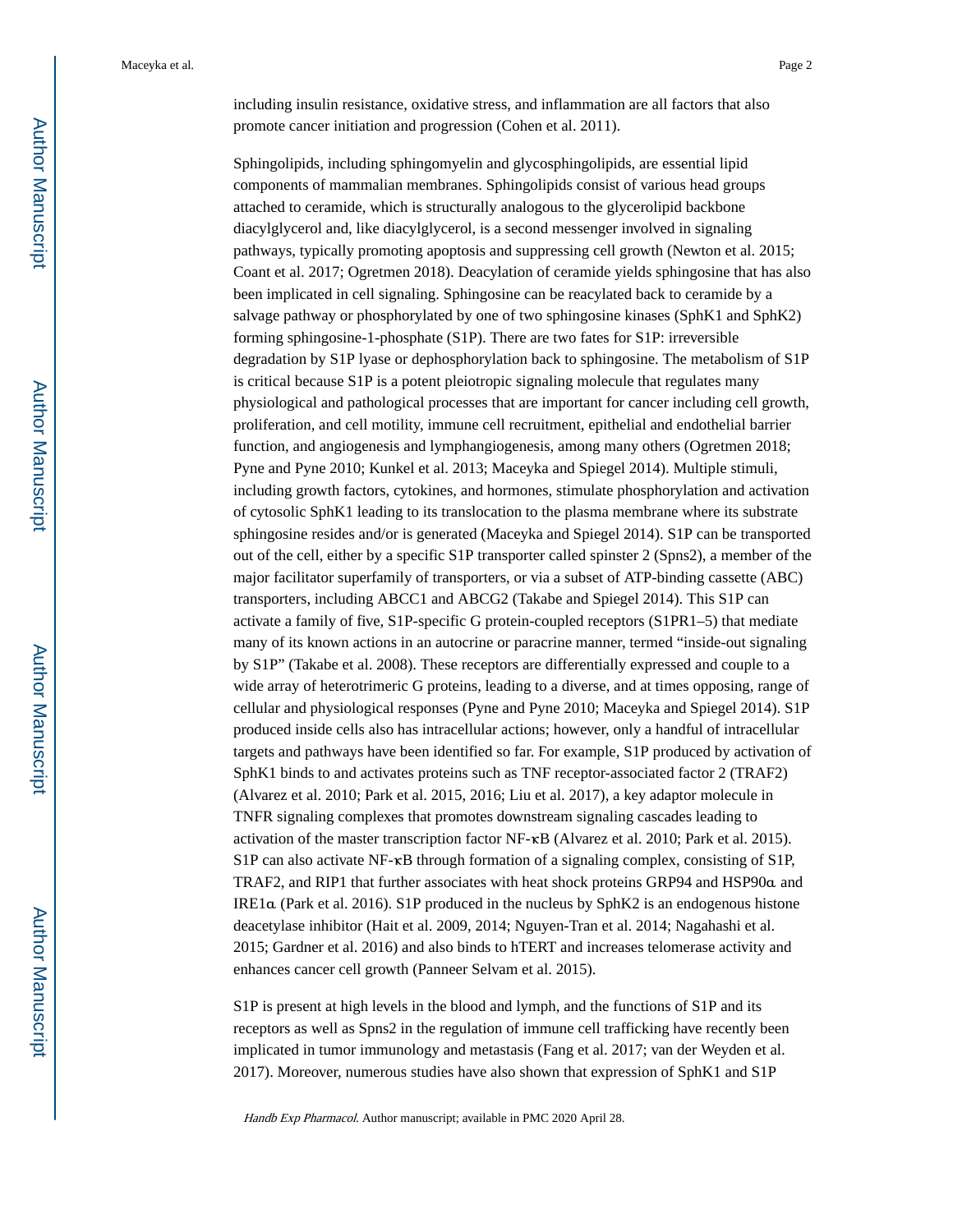promotes progression and metastasis of many types of cancers and correlates with poor prognosis (Ogretmen 2018; Pyne and Pyne 2010; Maceyka and Spiegel 2014). However, while the SphK1/S1P/S1PR signaling axis has been associated with initiation, progression, and chemoresistance of a variety of cancers, much less is known about its role in HCC. SphK1 and S1P expression have been correlated with initiation and progression of NAFLD, which is a risk factor for HCC, and thus, it is not surprising that they would also play a role in HCC. Here we discuss current evidence indicating that SphK1 and S1P are upregulated in human HCC patients and that they may serve as valuable biomarkers for early stage disease detection. We also examine the molecular mechanisms in HCC leading to SphK1/S1P upregulation, evidence that their upregulation promotes epithelial-mesenchymal transition and HCC progression, and the participation of downstream effectors of SphK1/S1P in HCC progression.

## **2. SphK1 and S1P Are Upregulated in HCC**

Several studies have suggested that the SphK1/S1P axis could play a role in the promotion of HCC based on the observations that SphK1 is overexpressed in HCC cell lines and in patient samples and that S1P is increased in both patient serum and HCC tumors (Shi et al. 2015; Cai et al. 2017). For example, using immunohistochemistry techniques, both SphK1 and S1P levels were observed to be upregulated in HCC (Reynolds et al. 2017). Moreover, expression of SphK1 in HCC tumors was higher than in normal adjacent tissues, and SphK1 expression positively correlated with tumor size, tumor stage, and histological differentiation and negatively correlated with overall survival (Cai et al. 2017). Similarly, it was shown that SphK1 levels correlated with increased recurrence and decreased survival of patients with portal vein tumor thrombosis after primary tumor resection (Shi et al. 2015). However, in one study, though HCC tissues had elevated levels of SphKs, they had reduced levels of S1P compared to normal adjacent tissues (Uranbileg et al. 2016), findings that were linked to the elevated expression of the S1P-degrading enzyme, S1P lyase. These results highlight the importance of localized coupling of S1P synthesis, release, and S1PR activation that may not correlate with bulk S1P levels but are still sufficient to promote S1P signaling and HCC progression. Importantly, however, several studies have shown by mass spectrometry that serum levels of S1P are elevated in HCC compared to patients with cirrhosis (Ressom et al. 2012) and significantly elevated compared to normal controls (Grammatikos et al. 2016; Zeng et al. 2016). These results suggest that serum S1P may be a useful diagnostic marker for patients with liver disease that has progressed to HCC, particularly for patients at risk for liver cancer given its typically late stage of diagnosis.

## **3. Inflammation and Fibrosis**

Many studies have linked SphK1 and S1P to the promotion of inflammatory responses, and it is well known that inflammation can promote the initiation and progression of cancer (Kunkel et al. 2013; Pyne et al. 2016). Indeed, several studies have also linked SphK1/S1P signaling to liver inflammation, fibrosis, and NAFLD/NASH (Rohrbach et al. 2017). For example, SphK1 is elevated in NAFLD patients and in obese mice that have many of the hallmarks of the disease, including NF-κB activation, elevated cytokine production, and immune cell infiltration (Geng et al. 2015) (Fig. 1). SphK1 null mice are resistant to these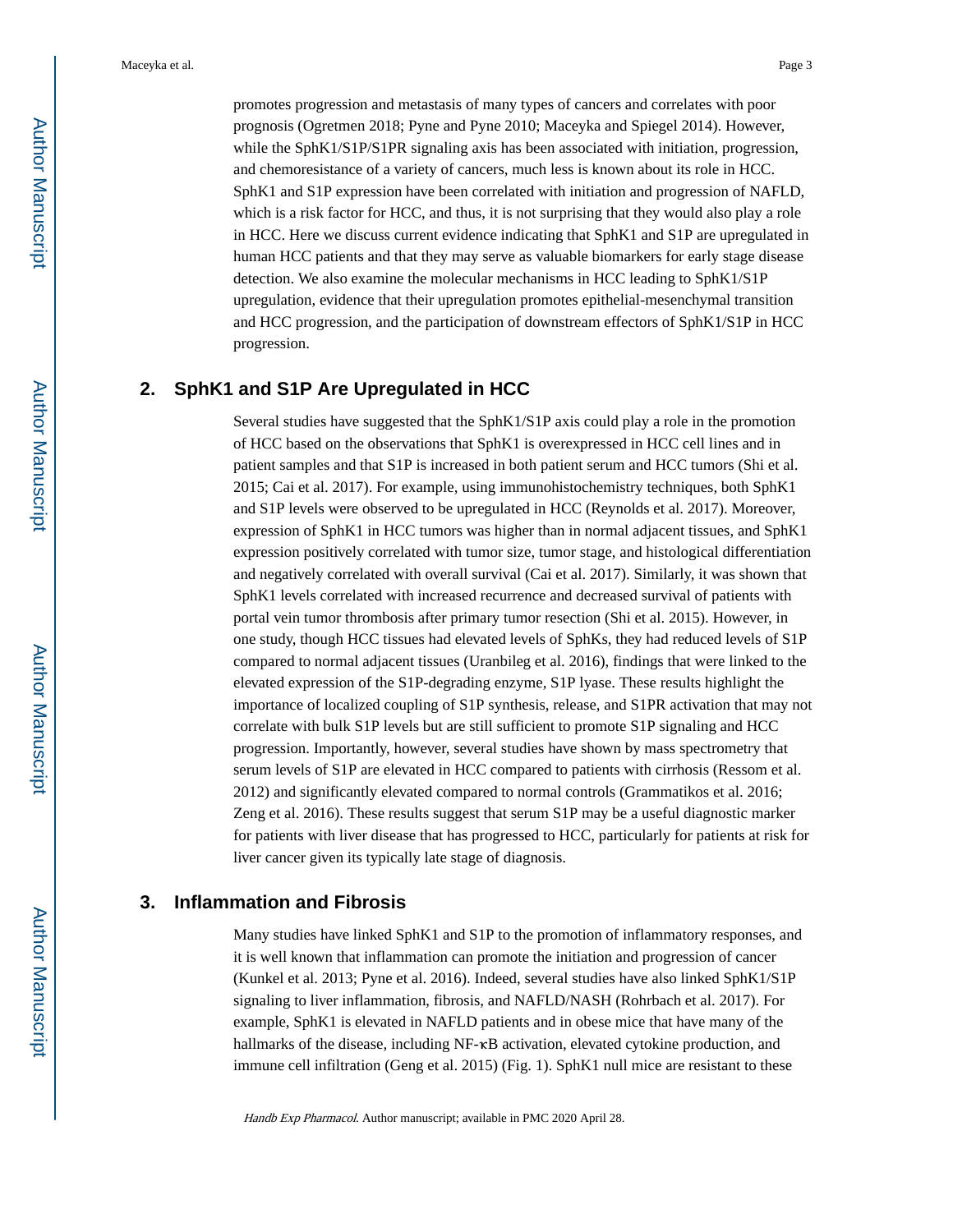obesity-driven effects, and inflammatory mediator production in hepatocytes is reduced when S1PR1 is knocked down. Similarly, liver fibrosis in humans and in CCl4-induced fibrosis in mice have been correlated with increased levels of S1P, which stimulate fibrotic angiogenesis through activation of S1PR1 and S1PR3 (Yang et al. 2013).

Myeloid cells, particularly tumor-associated macrophages (TAMS), are frequently increased in the HCC microenvironment and are associated with worse prognosis (Wan et al. 2015). Although the role of the SphK/S1P axis in recruitment and function of TAMS has not been investigated in HCC, in many other cancers, S1P secreted by the tumor due to elevation of SphK1 plays a key role in the recruitment and phenotypic shift of the tumor macrophages from pro-inflammatory (M1) to anti-inflammatory (M2) that promotes tumorigenesis and angiogenesis (Rodriguez et al. 2016; Mrad et al. 2016) (Fig. 1).

## **4. Regulation of the S1P Signaling Axis in HCC**

The observations that SphK1 and S1P are elevated in HCC tumor samples suggest that the tumors have mechanisms for increasing S1P signaling. One group has shown that the HCC cell line HepG2 secretes S1P and that inhibition of this secretion blocks cell proliferation that can be rescued by exogenous S1P, indicative of an autocrine S1P signaling loop (Jin et al. 2016). They linked the secretion of S1P to AKR1B10, a protein involved in lipid metabolism that is elevated in HCC, as siRNA against AKR1B10 reduced S1P levels and cell growth. They further showed that high expression of AKR1B10 correlated with both more negative outcomes and higher levels of S1P in tumor but not peripheral liver tissue. This study utilized an ELISA method to measure S1P that is not as sensitive as mass spectrometry methods and did not detect any changes in S1P synthesis or degradation that could affect S1P levels, although other studies have implicated pathways that control SphK1 expression in HCC. For example, similar to many other growth factors, hepatocyte growth factor (HGF) stimulates SphK activity, S1P production, and motility in HCC cells that can be blocked by downregulating SphK1. HGF induced translocation of SphK1, the S1P transporter Spns2, and the S1P receptor S1PR1 to the lamellipodia at the leading edge of moving lung vascular cells (Fu et al. 2016). This not only reaffirms the inside-out signaling hypothesis, but it also suggests that the pro-motility signaling occurs at distinct regions of the plasma membrane to promote directed motility up a chemoattractant gradient. Similarly, motility and invasion of several HCC cell lines were dependent on overexpression of SphK1 and signaling via S1PR1 (Bao et al. 2012), supporting a role for the SphK1/S1P/S1PR1 axis in liver metastasis and suggesting that this axis might be an attractive therapeutic target for the development of new anti-HCC drugs.

Expression of highly upregulated in liver cancer (HULC), which was originally identified as a very highly overexpressed long noncoding RNA in HCC, was suggested to correlate with both SphK1 mRNA and ELISA-measured S1P levels in patient samples (Lu et al. 2016). Functionally, HULC-induced angiogenesis in situ and in HCC xenografts depended on SphK1 expression. Mechanistically, HULC sequestered miR-107, increasing the transcription of E2F1, which activated the transcription of SphK1. Together, these results suggest that HULC promotes tumor angiogenesis in liver cancer in part by upregulation of SphK1 (Lu et al. 2016). Another miR, miR-506, was also claimed to downregulate SphK1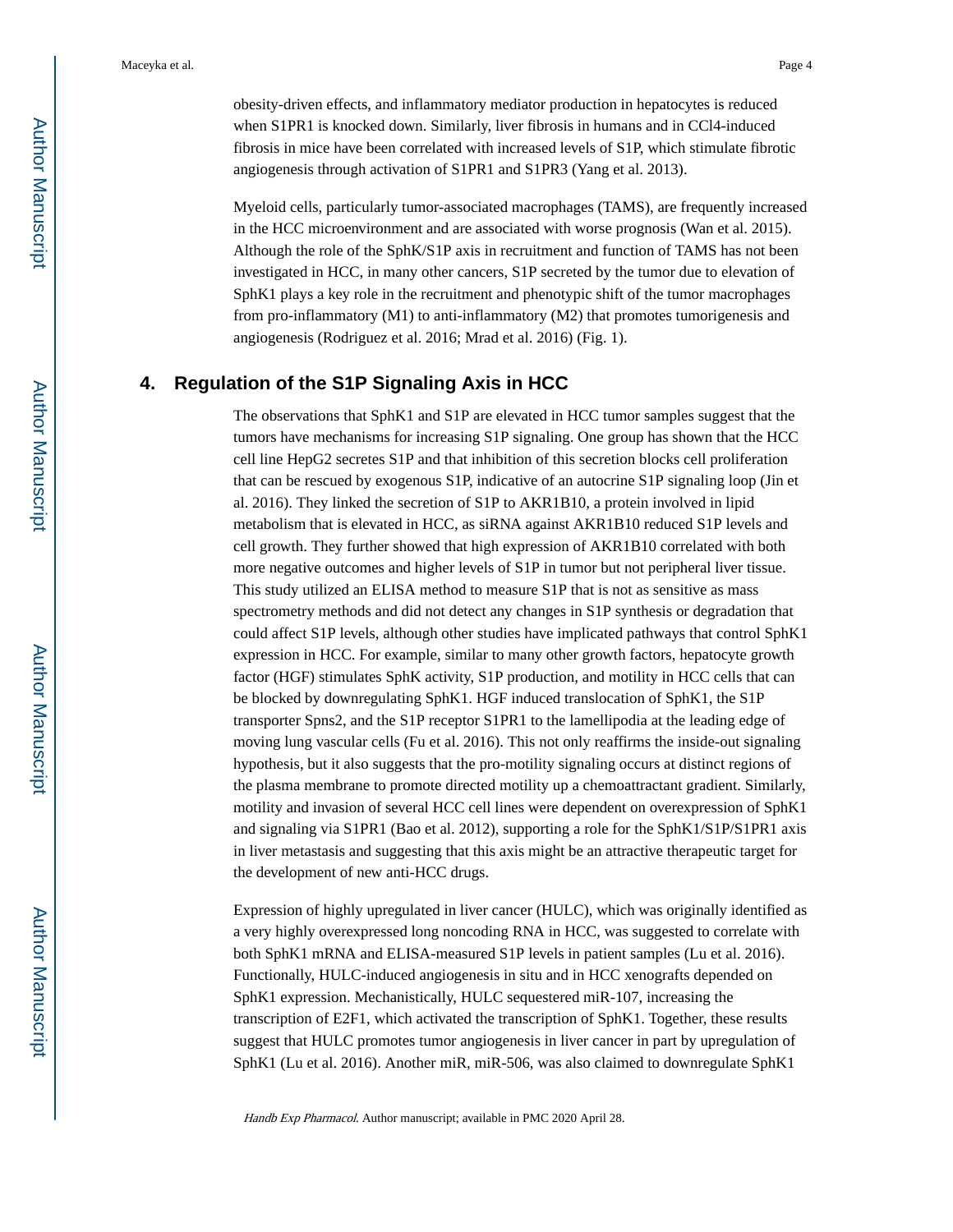mRNA and protein, to reduce secreted S1P in vitro, and to negatively correlate with mRNA levels of SphK1 in clinical HCC samples (Lu et al. 2015). Thus, it was proposed that miR-506 depresses angiogenesis of liver cancer by targeting the 3′UTR of SphK1 mRNA. Interestingly, a second group has found a similar downregulation of miR-506 in pancreatic cancer that correlated with the upregulation of SphK1/AKT/NF-κB signaling (Li et al. 2016). Further studies are needed to support the significance of these miRs in HCC and conclusively demonstrate their specific targets.

#### **5. Downstream Effectors/Pathways of SphK1/S1P that Promote HCC**

#### **5.1. S1PRs**

The most obvious and druggable proximal targets of the S1P signaling axis are the cell surface S1P receptors, which have been linked to progression of many cancers (Ogretmen 2018; Pyne and Pyne 2010; Maceyka and Spiegel 2014; Patmanathan et al. 2017). Indeed, several studies have correlated expression of S1PR1 to HCC progression and poor prognoses. Consistent with previous studies suggesting that SphK1 produced S1P promotes tumor cell migration and invasion by activating S1PR1 (Bao et al. 2012), in diethylnitrosamine-induced HCC in mice, SphK1, SphK2, S1PR1, and S1PR3 were upregulated, while the S1P-degrading enzyme S1P lyase was downregulated (Sanchez et al. 2018). Other studies also suggested that S1P-S1PR1 signaling is involved in the progression of HCC in patients. miR-148a dysregulation discriminated overall survival and recurrencefree survival rates of HCC. In human HCC samples, both ubiquitin-specific protease 4 (USP4) and S1PR1 were identified as targets of miR-148a. USP4 and S1PR1 were upregulated in mesenchymal-type liver tumor cells with miR-148a dysregulation, facilitating migration and proliferation of tumor cells, though a significant negative correlation was not found between miR148a and S1PR1 in three heterotopic patient-derived HCC xenografts (Heo et al. 2014). Another putative tumor-suppressing microRNA, miR-363, decreased S1PR1 expression by binding its 3′UTR and also inhibited the proliferation of HCC cells (Zhou et al. 2014).

#### **5.2. The S1P Signaling Axis Promotes EMT in HCC**

The epithelial-mesenchymal transition (EMT), a process by which epithelial cells dedifferentiate to multipotent mesenchymal stem cells, is a hallmark of cancer initiation (Kalluri and Weinberg 2009). Cells that undergo EMT lose the expression of epithelial markers, polarity, and become more motile. Several studies suggest that the S1P signaling axis promotes EMT in HCC. For example, inhibition of SphK activity with N,Ndimethylsphingosine in HCC cells was originally shown to upregulate liver-specific markers of differentiation, including albumin and alpha-fetoprotein (AFP) (Osawa et al. 2001). Intriguingly, in a set of 77 HCC patient samples, not only did expression of SphK1 and SphK2 correlate with decreased differentiation so did expression of S1P lyase. However, in this sample set, there was no correlation between SphK1/2 expression and S1P levels in the tumor (Uranbileg et al. 2016). Once again, these results suggest that localized S1P production rather than absolute levels may be critical to its function in promoting HCC.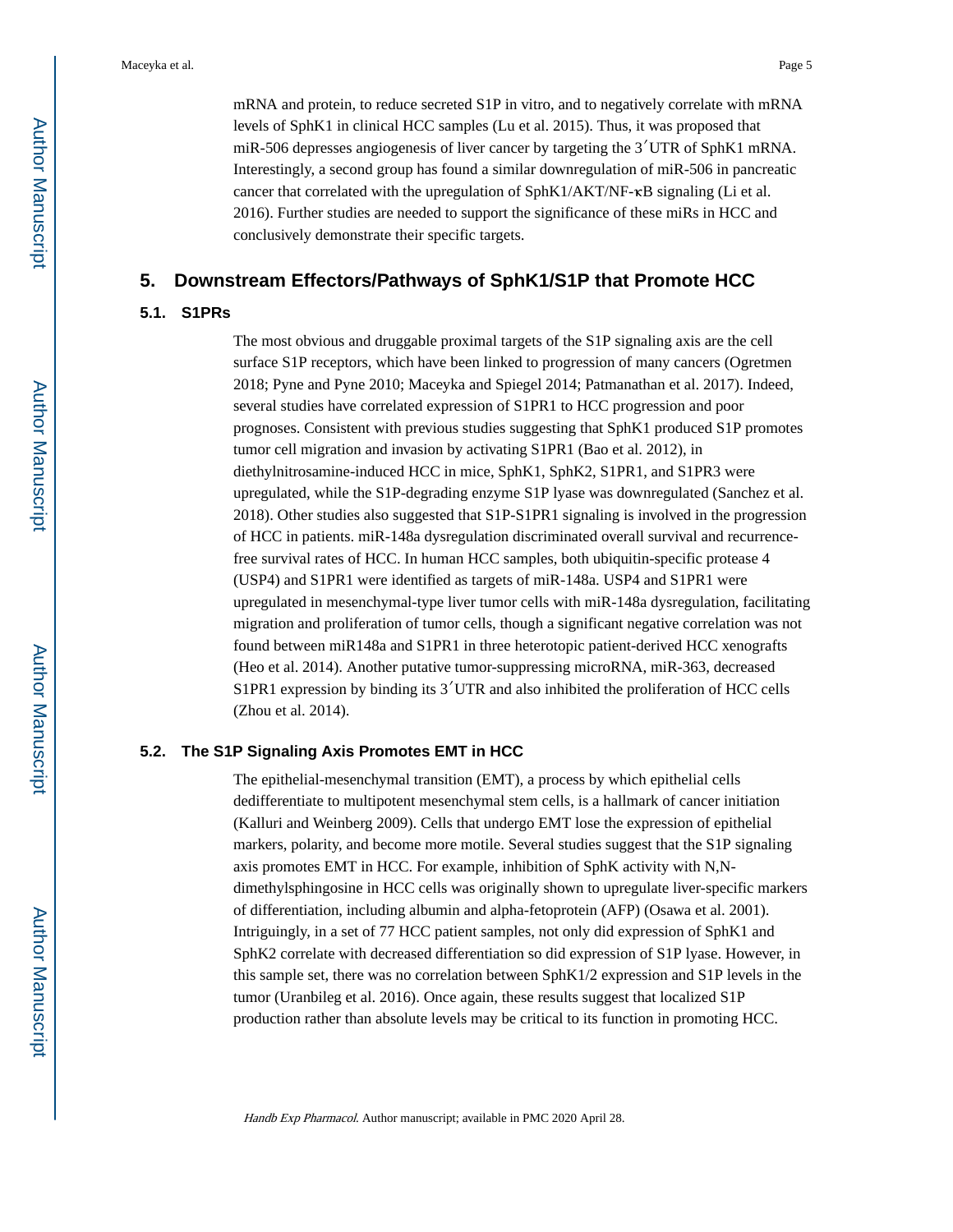It was recently shown that SphK1 induces the EMT in HepG2 cells by accelerating lysosomal degradation of the cell-cell adhesion molecule E-cadherin (CDH1), thus facilitating their invasion and metastasis (Liu et al. 2017). Of note, in HepG2 cells, SphK1 produced S1P bound to TRAF2 and stimulated lysine 63-linked ubiquitination and activation of beclin1 that in turn stimulated autophagic degradation of E-cadherin (Liu et al. 2017). These intriguing findings define a novel mechanism for the regulation of the EMT via SphK1-TRAF2-beclin1-E-cadherin signaling cascade in HCC cells. Moreover, this study suggests that inhibition of SphK1 to attenuate autophagy may be a promising strategy for treatment of HCC. In agreement, a non-isozyme-specific SphK inhibitor promoted the Wnt5a-dependent degradation of the tumor-promoter β-catenin and inhibited HepG2 cell proliferation (Liu et al. 2016). Another group put forward a different mechanism to explain how S1P induces the EMT in HCC showing that signaling through S1PR1 stimulated the MMP7-dependent shedding of syndecan-1, leading to the activation of the TGF-β signaling pathway and the promotion of the EMT phenotype (Zeng et al. 2016) (Fig. 2). Although there is strong evidence for EMT in HCC patients, so far, data are missing that demonstrate that the process of EMT is reversible after intrahepatic or even distal metastatic colonization. Future studies are needed to clarify whether targeting the SphK/S1P axis and inhibition of EMT could lead to development of effective therapies against HCC.

## **6. Inhibition of the S1P Signaling Axis as Treatment for HCC**

The studies discussed clearly demonstrate that SphK1 and S1P signaling axis are associated with and likely promote the initiation and progression of HCC. Therefore, it has been suggested that inhibiting SphK1 might be a useful approach for treatment of HCC. Preclinical studies have suggested that effects of drugs that reduce HCC tumor cell growth, such as melatonin (Sanchez et al. 2018) or the natural prenylflavonoid icaritin (Lu et al. 2017), might be due to inhibition of SphK1 and decreased activation of S1PRs. Several groups have investigated the efficacy of inhibiting S1P signaling more directly in vitro and for treatment of tumor-bearing mice. It has been shown that the dual SphK1/2 inhibitor SKI-II acts synergistically with 5-fluorouracil (5-FU), a common drug used for the treatment of advanced HCC, to both promote HCC cell death and inhibit migration of HCC cells through downstream inhibition of FAK, ERK, and NF-κB (Grbcic et al. 2017). Similar effects were obtained when SKI-II was used in combination with the MEK1/2 inhibitor U0126 (Zhang et al. 2013) (Table 1). It has also been shown that SKI-II, alone or in combination with the ROS-generating drug selenite, is effective at killing Huh7 HCC cells, but not nontumorigenic hepatocyte cells (Chatzakos et al. 2012). Interestingly, ABC294640, which was developed as a SphK2 inhibitor and decreases serum S1P levels, was found to be effective in two HCC xenograft models when used in combination with sorafenib, a multikinase inhibitor and emerging drug for treatment HCC (Beljanski et al. 2011). It was further shown that ABC294640 decreased the level of S1P in the xenograft tumors themselves (Table 1). Furthermore, ABC294640 is currently in a phase II clinical trial for the treatment of patients with sorafenib-resistant HCC [\(https://clinicaltrials.gov/ct2/show/NCT02939807](https://clinicaltrials.gov/ct2/show/NCT02939807)).

Several studies examined the potential of FTY720 as a therapeutic option for HCC. FTY720 is a prodrug that is phosphorylated by SphK2 to the S1P analog FTY720-phosphate, which acts a functional antagonist for S1PR1 (Brinkmann et al. 2010) and is also a class I HDAC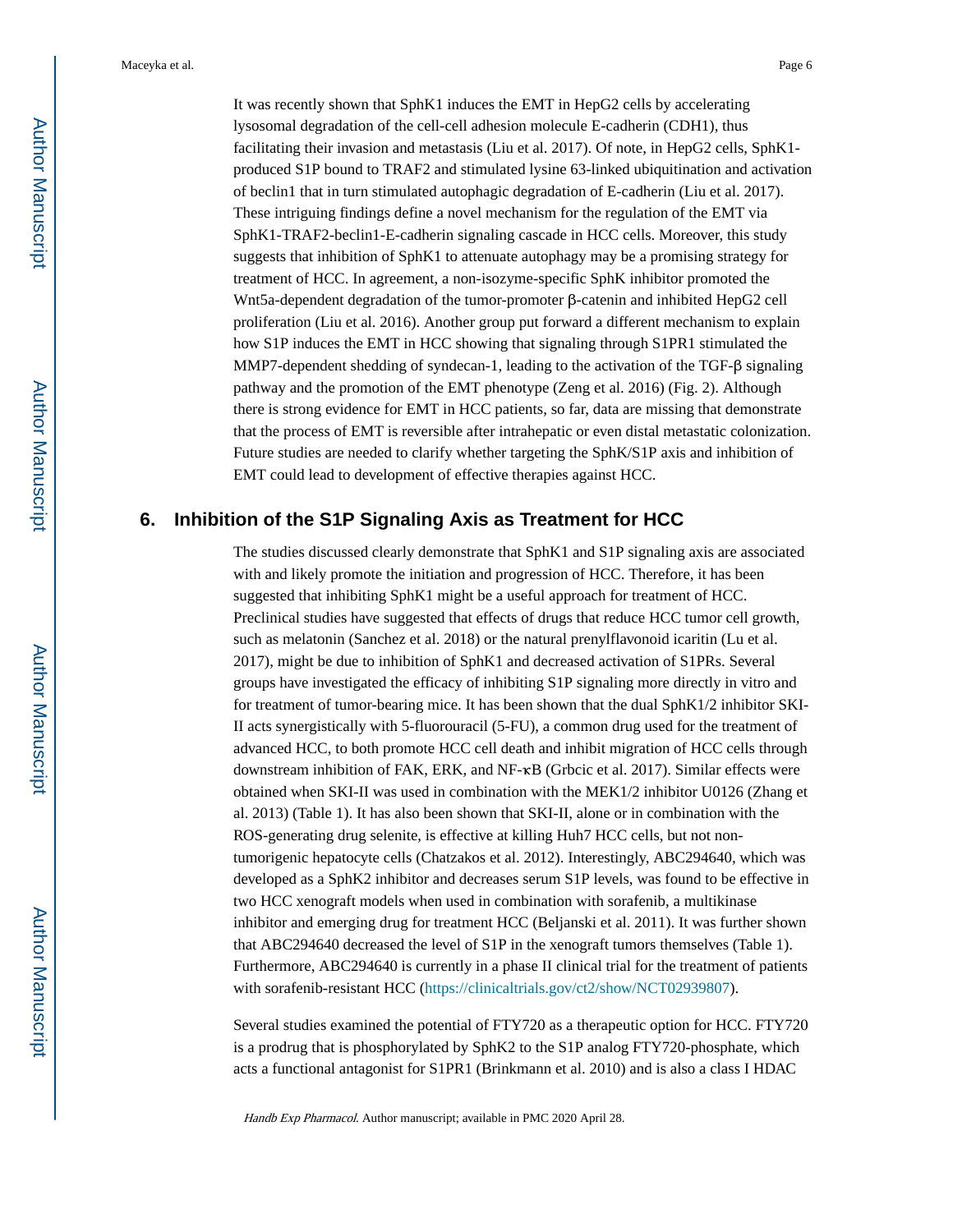inhibitor (Hait et al. 2015). FTY720 is orally available, generally well tolerated, and already widely used for treatment of multiple sclerosis. As such, it is an attractive drug for cancer chemotherapy, and it has been found to effectively inhibit proliferation of many types of cancer cells. In HCC xenograft models, FTY720 administration inhibited tumor growth, tumor microvessel density, and metastases (Ho et al. 2005), effects that were linked to inhibition of AKT activation (Lee et al. 2004). In an orthotopic rat model, FTY720 was shown to reduce both intrahepatic and lung metastases as well as reducing tumor angiogenesis, likely through its function as a S1PR1 modulator (Li et al. 2012) (Table 1). Consistent with these results, FTY720 also decreased circulating endothelial progenitor cells. In this model, FTY720 suppressed tumor proliferation index, as well as activation of AKT and FAK (Ng et al. 2007). FTY720 also effectively downregulated S1PR1, decreased cell migration and ERK activation, and markedly extended life span in rats whose cancerous liver was transplanted with a non-cancerous one (Ushitora et al. 2009). This result is important as liver transplantation after cancer resection can provide long-term survival if recurrence can be avoided. While the clinical translation of FTY720 for cancer treatment is currently limited due to its immune suppression effects, future studies aimed at more complete understanding of the mechanism of action of FTY720, developing approaches for its specific delivery, and reducing effective concentrations and its immunosuppressive effects by using it in synergistic combinations with other drugs could enhance its rapid acceptance as an important anti-HCC drug.

## **7. Future Perspectives**

That multiple mechanisms that promote HCC converge on the activation of the S1P signaling axis suggests that targeting this axis may prove therapeutically useful. S1P is elevated in patient tumors, as is the enzyme that produces it, SphK1, indicating it may be a node for HCC progression and thus a promising drug target. Tumor profiling and published preclinical studies with the functional S1PR1 antagonist FTY720 suggest that S1PR1 may also be a target for HCC treatment. The results discussed here indicate the need for further studies of inhibition of the SphK/S1P/S1PR signaling axis as one arm of a combination therapy for the treatment of this deadly disease.

#### **Acknowledgments**

This work was supported by National Institutes of Health Grant R01 GM043880 to S.S. T.R. was supported by T32 training grant in Digestive Disease and Liver Disease 5T32DK007150-39.

## **Abbreviations**

| HCC          | Hepatocellular carcinoma         |  |  |
|--------------|----------------------------------|--|--|
| <b>NAFLD</b> | Nonalcoholic fatty liver disease |  |  |
| <b>NASH</b>  | Nonalcoholic steatohepatitis     |  |  |
| S1P          | Sphingosine-1-phosphate          |  |  |
| S1PR         | S <sub>1</sub> P receptor        |  |  |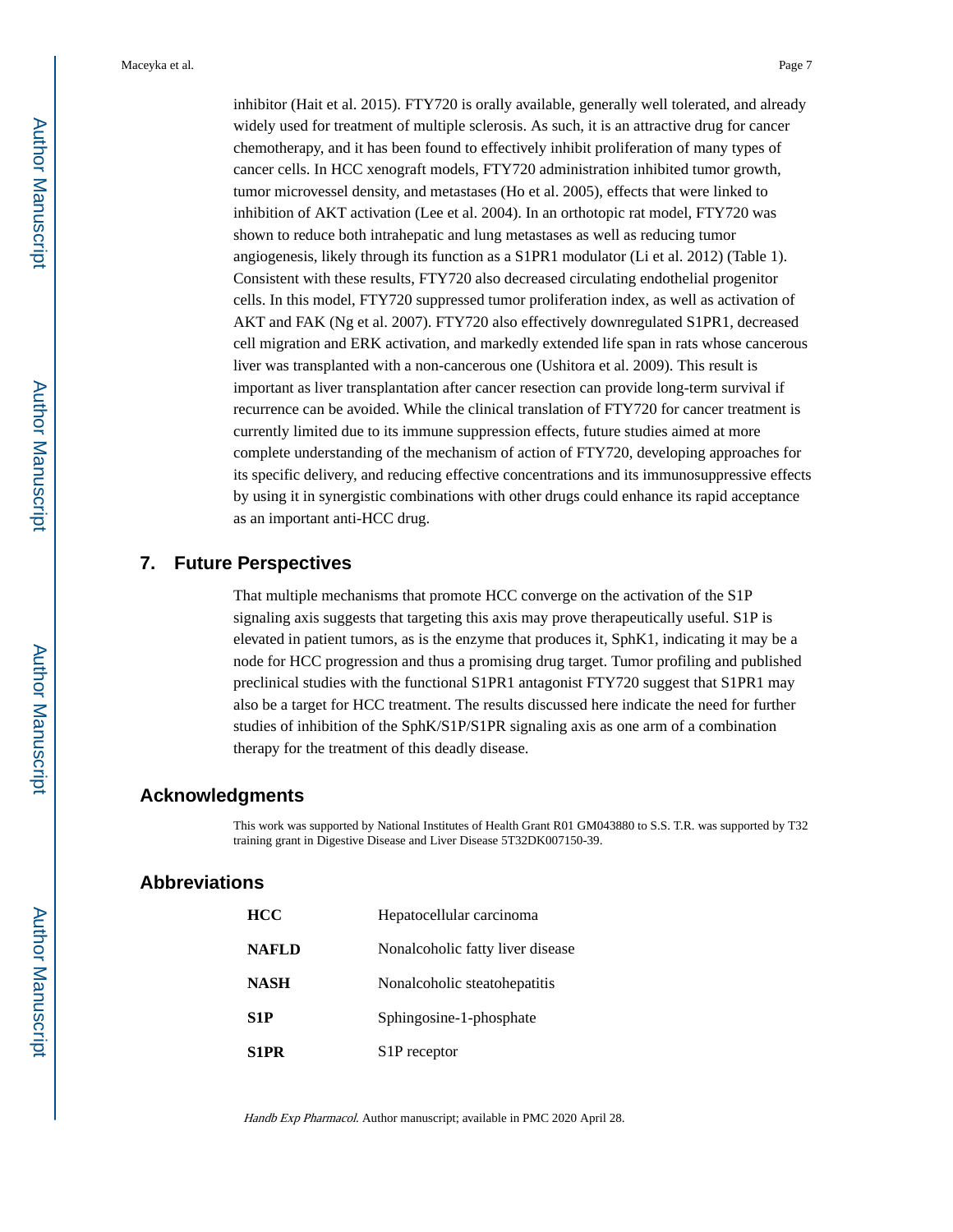| <b>SphK</b><br>Sphingosine kinase |
|-----------------------------------|
|-----------------------------------|

**Spns2** Spinster 2

#### **References**

- Alvarez SE, Harikumar KB, Hait NC, Allegood J, Strub GM, Kim EY, Maceyka M, Jiang H, Luo C, Kordula T, Milstien S, Spiegel S (2010) Sphingosine-1-phosphate is a missing cofactor for the E3 ubiquitin ligase TRAF2. Nature 465:1084–1088 [PubMed: 20577214]
- Bao M, Chen Z, Xu Y, Zhao Y, Zha R, Huang S, Liu L, Chen T, Li J, Tu H, He X (2012) Sphingosine kinase 1 promotes tumour cell migration and invasion via the S1P/EDG1 axis in hepatocellular carcinoma. Liver Int 32:331–338 [PubMed: 22098666]
- Beljanski V, Lewis CS, Smith CD (2011) Antitumor activity of sphingosine kinase 2 inhibitor ABC294640 and sorafenib in hepatocellular carcinoma xenografts. Cancer Biol Ther 11:524–534 [PubMed: 21258214]
- Brinkmann V, Billich A, Baumruker T, Heining P, Schmouder R, Francis G, Aradhye S, Burtin P (2010) Fingolimod (FTY720): discovery and development of an oral drug to treat multiple sclerosis. Nat Rev Drug Discov 9:883–897 [PubMed: 21031003]
- Cai H, Xie X, Ji L, Ruan X, Zheng Z (2017) Sphingosine kinase 1: a novel independent prognosis biomarker in hepatocellular carcinoma. Oncol Lett 13:2316–2322 [PubMed: 28454397]
- Chatzakos V, Rundlof AK, Ahmed D, de Verdier PJ, Flygare J (2012) Inhibition of sphingosine kinase 1 enhances cytotoxicity, ceramide levels and ROS formation in liver cancer cells treated with selenite. Biochem Pharmacol 84:712–721 [PubMed: 22727936]
- Coant N, Sakamoto W, Mao C, Hannun YA (2017) Ceramidases, roles in sphingolipid metabolism and in health and disease. Adv Biol Regul 63:122–131 [PubMed: 27771292]
- Cohen JC, Horton JD, Hobbs HH (2011) Human fatty liver disease: old questions and new insights. Science 332:1519–1523 [PubMed: 21700865]
- Ding BS, Liu CH, Sun Y, Chen Y, Swendeman SL, Jung B, Chavez D, Cao Z, Christoffersen C, Nielsen LB, Schwab SR, Rafii S, Hla T (2016) HDL activation of endothelial sphingosine-1 phosphate receptor-1 (S1P1) promotes regeneration and suppresses fibrosis in the liver. JCI Insight 1:e87058 [PubMed: 28018969]
- El-Serag HB (2011) Hepatocellular carcinoma. N Engl J Med 365:1118–1127 [PubMed: 21992124]
- Fang V, Chaluvadi VS, Ramos-Perez WD, Mendoza A, Baeyens A, Rivera R, Chun J, Cammer M, Schwab SR (2017) Gradients of the signaling lipid S1P in lymph nodes position natural killer cells and regulate their interferon-gamma response. Nat Immunol 18:15–25 [PubMed: 27841869]
- Fu P, Ebenezer DL, Berdyshev EV, Bronova IA, Shaaya M, Harijith A, Natarajan V (2016) Role of sphingosine kinase 1 and S1P transporter Spns2 in HGF-mediated lamellipodia formation in lung endothelium. J Biol Chem 291:27187–27203 [PubMed: 27864331]
- Gardner NM, Riley RT, Showker JL, Voss KA, Sachs AJ, Maddox JR, Gelineau-van Waes JB (2016) Elevated nuclear and cytoplasmic FTY720-phosphate in mouse embryonic fibroblasts suggests the potential for multiple mechanisms in FTY720-induced neural tube defects. Toxicol Sci 150:161– 168 [PubMed: 26719367]
- Geng T, Sutter A, Harland MD, Law BA, Ross JS, Lewin D, Palanisamy A, Russo SB, Chavin KD, Cowart LA (2015) SphK1 mediates hepatic inflammation in a mouse model of NASH induced by high saturated fat feeding and initiates proinflammatory signaling in hepatocytes. J Lipid Res 56:2359–2371 [PubMed: 26482537]
- Gonzalez-Fernandez B, Sanchez DI, Crespo I, San-Miguel B, Alvarez M, Tunon MJ, Gonzalez-Gallego J (2017) Inhibition of the SphK1/S1P signaling pathway by melatonin in mice with liver fibrosis and human hepatic stellate cells. Biofactors 43:272–282 [PubMed: 27801960]
- Grammatikos G, Dietz J, Ferreiros N, Koch A, Dultz G, Bon D, Karakasiliotis I, Lutz T, Knecht G, Gute P, Herrmann E, Zeuzem S, Mavromara P, Sarrazin C, Pfeilschifter J (2016) Persistence of HCV in acutely-infected patients depletes C24-ceramide and upregulates sphingosine and sphinganine serum levels. Int J Mol Sci 17:18095–18105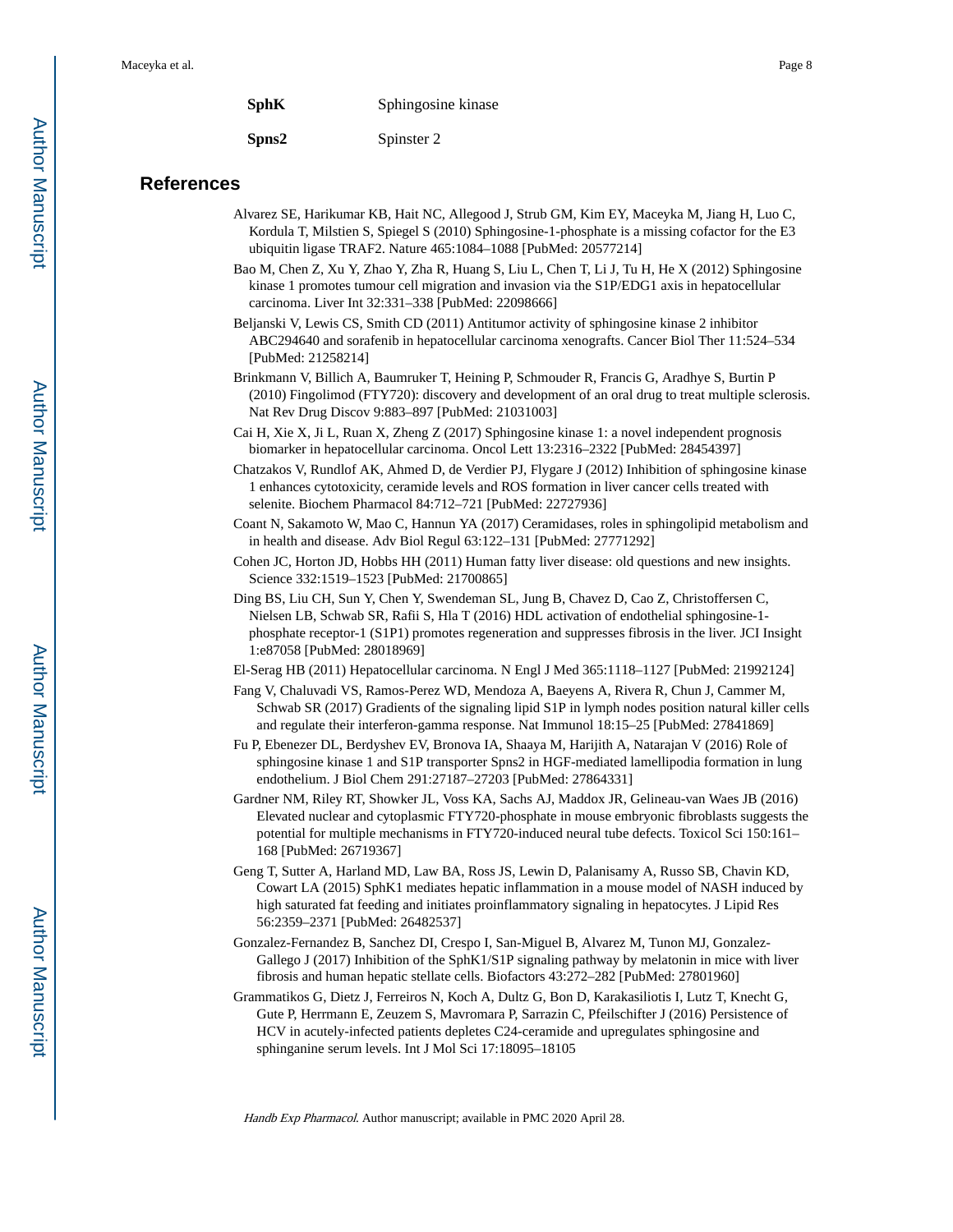- Grbcic P, Tomljanovic I, Klobucar M, Kraljevic Pavelic S, Lucin K, Sedic M (2017) Dual sphingosine kinase inhibitor SKI-II enhances sensitivity to 5-fluorouracil in hepatocellular carcinoma cells via suppression of osteopontin and FAK/IGF-1R signalling. Biochem Biophys Res Commun 487:782– 788 [PubMed: 28433634]
- Hait NC, Allegood J, Maceyka M, Strub GM, Harikumar KB, Singh SK, Luo C, Marmorstein R, Kordula T, Milstien S, Spiegel S (2009) Regulation of histone acetylation in the nucleus by sphingosine-1-phosphate. Science 325:1254–1257 [PubMed: 19729656]
- Hait NC, Wise LE, Allegood JC, O'Brien M, Avni D, Reeves TM, Knapp PE, Lu J, Luo C, Miles MF, Milstien S, Lichtman AH, Spiegel S (2014) Active, phosphorylated fingolimod inhibits histone deacetylases and facilitates fear extinction memory. Nat Neurosci 17:971–980 [PubMed: 24859201]
- Hait NC, Avni D, Yamada A, Nagahashi M, Aoyagi T, Aoki H, Dumur CI, Zelenko Z, Gallagher EJ, Leroith D, Milstien S, Takabe K, Spiegel S (2015) The phosphorylated prodrug FTY720 is a histone deacetylase inhibitor that reactivates ERalpha expression and enhances hormonal therapy for breast cancer. Oncogenesis 4:e156 [PubMed: 26053034]
- Heo MJ, Kim YM, Koo JH, Yang YM, An J, Lee SK, Lee SJ, Kim KM, Park JW, Kim SG (2014) microRNA-148a dysregulation discriminates poor prognosis of hepatocellular carcinoma in association with USP4 overexpression. Oncotarget 5:2792–2806 [PubMed: 24798342]
- Ho JW, Man K, Sun CK, Lee TK, Poon RT, Fan ST (2005) Effects of a novel immunomodulating agent, FTY720, on tumor growth and angiogenesis in hepatocellular carcinoma. Mol Cancer Ther 4:1430–1438 [PubMed: 16170036]
- Jin J, Liao W, Yao W, Zhu R, Li Y, He S (2016) Aldo-keto reductase family 1 member B 10 mediates liver cancer cell proliferation through sphingosine-1-phosphate. Sci Rep 6:22746 [PubMed: 26948042]
- Kalluri R, Weinberg RA (2009) The basics of epithelial-mesenchymal transition. J Clin Invest 119:1420–1428 [PubMed: 19487818]
- Kunkel GT, Maceyka M, Milstien S, Spiegel S (2013) Targeting the sphingosine-1-phosphate axis in cancer, inflammation and beyond. Nat Rev Drug Discov 12:688–702 [PubMed: 23954895]
- Lee TK, Man K, Ho JW, Sun CK, Ng KT, Wang XH, Wong YC, Ng IO, Xu R, Fan ST (2004) FTY720 induces apoptosis of human hepatoma cell lines through PI3-K-mediated Akt dephosphorylation. Carcinogenesis 25:2397–2405 [PubMed: 15297371]
- Li CX, Shao Y, Ng KT, Liu XB, Ling CC, Ma YY, Geng W, Fan ST, Lo CM, Man K (2012) FTY720 suppresses liver tumor metastasis by reducing the population of circulating endothelial progenitor cells. PLoS One 7:e32380 [PubMed: 22384233]
- Li J, Wu H, Li W, Yin L, Guo S, Xu X, Ouyang Y, Zhao Z, Liu S, Tian Y, Tian Z, Ju J, Ni B, Wang H (2016) Downregulated miR-506 expression facilitates pancreatic cancer progression and chemoresistance via SPHK1/Akt/NF-κB signaling. Oncogene 35:5501–5514 [PubMed: 27065335]
- Lu Z, Zhang W, Gao S, Jiang Q, Xiao Z, Ye L, Zhang X (2015) MiR-506 suppresses liver cancer angiogenesis through targeting sphingosine kinase 1 (SPHK1) mRNA. Biochem Biophys Res Commun 468:8–13 [PubMed: 26549227]
- Lu Z, Xiao Z, Liu F, Cui M, Li W, Yang Z, Li J, Ye L, Zhang X (2016) Long non-coding RNA HULC promotes tumor angiogenesis in liver cancer by up-regulating sphingosine kinase 1 (SPHK1). Oncotarget 7:241–254 [PubMed: 26540633]
- Liu H, Zhang CX, Ma Y, He HW, Wang JP, Shao RG (2016) SphK1 inhibitor SKI II inhibits the proliferation of human hepatoma HepG2 cells via the Wnt5A/beta-catenin signaling pathway. Life Sci 151:23–29 [PubMed: 26944438]
- Liu H, Ma Y, He HW, Zhao WL, Shao RG (2017) SPHK1 (sphingosine kinase 1) induces epithelialmesenchymal transition by promoting the autophagy-linked lysosomal degradation of CDH1/Ecadherin in hepatoma cells. Autophagy 13:900–913 [PubMed: 28521610]
- Lu PH, Chen MB, Liu YY, Wu MH, Li WT, Wei MX, Liu CY, Qin SK (2017) Identification of sphingosine kinase 1 (SphK1) as a primary target of icaritin in hepatocellular carcinoma cells. Oncotarget 8:22800–22810 [PubMed: 28206952]
- Maceyka M, Spiegel S (2014) Sphingolipid metabolites in inflammatory disease. Nature 510:58–67 [PubMed: 24899305]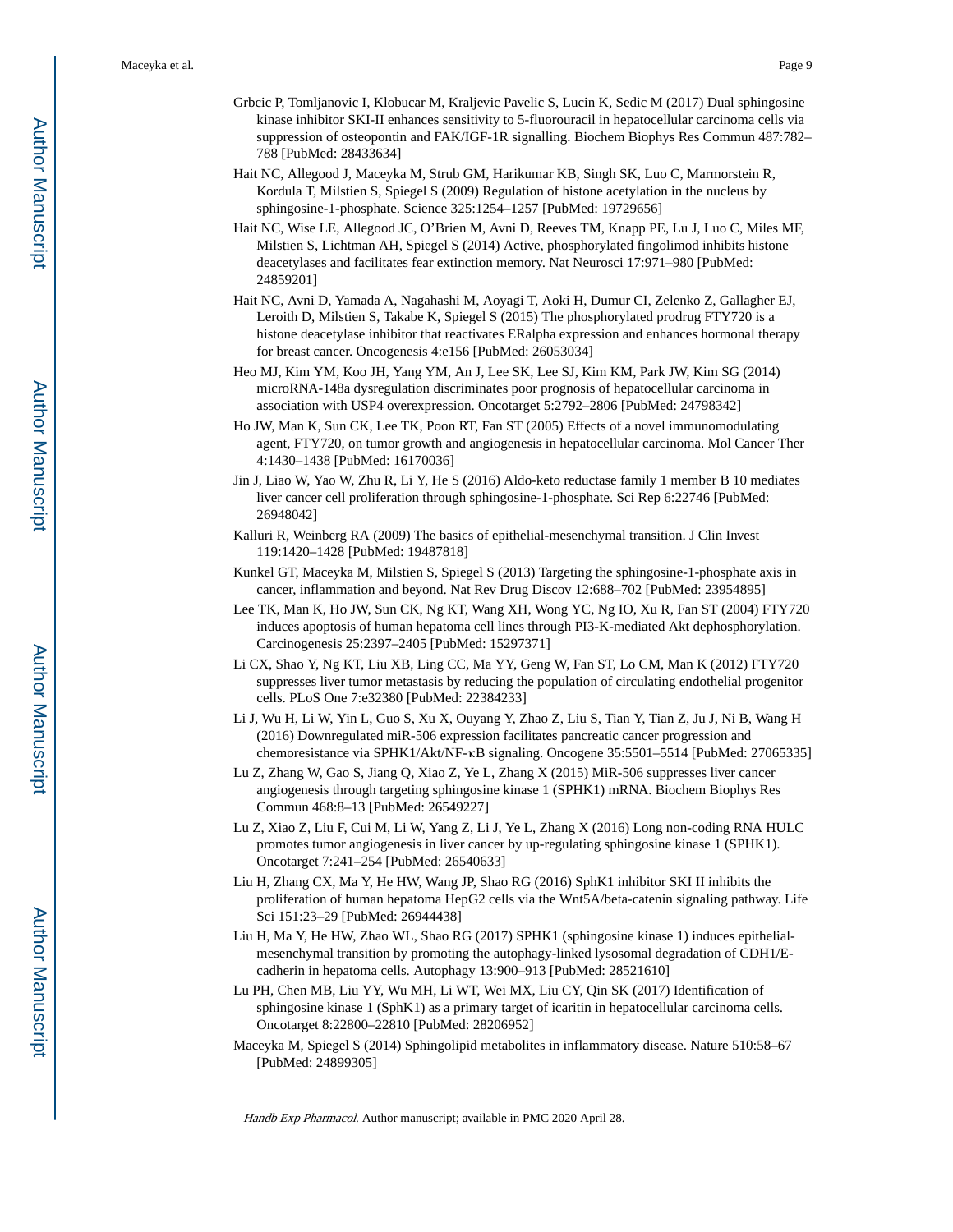- Mrad M, Imbert C, Garcia V, Rambow F, Therville N, Carpentier S, Segui B, Levade T, Azar R, Marine JC, Diab-Assaf M, Colacios C, Andrieu-Abadie N (2016) Downregulation of sphingosine kinase-1 induces protective tumor immunity by promoting M1 macrophage response in melanoma. Oncotarget 7:71873–71886 [PubMed: 27708249]
- Nagahashi M, Takabe K, Liu R, Peng K, Wang X, Wang Y, Hait NC, Allegood JC, Yamada A, Aoyagi T, Liang J, Pandak WM, Spiegel S, Hylemon PB, Zhou H (2015) Conjugated bile acid activated S1P receptor 2 is a key regulator of sphingosine kinase 2 and hepatic gene expression. Hepatology 61:1216–1226 [PubMed: 25363242]
- Newton J, Lima S, Maceyka M, Spiegel S (2015) Revisiting the sphingolipid rheostat: evolving concepts in cancer therapy. Exp Cell Res 333:195–200 [PubMed: 25770011]
- Ng KT, Man K, Ho JW, Sun CK, Lee TK, Zhao Y, Lo CM, Poon RT, Fan ST (2007) Marked suppression of tumor growth by FTY720 in a rat liver tumor model: the significance of downregulation of cell survival Akt pathway. Int J Oncol 30:375–380 [PubMed: 17203219]
- Nguyen-Tran DH, Hait NC, Sperber H, Qi J, Fischer K, Ieronimakis N, Pantoja M, Hays A, Allegood J, Reyes M, Spiegel S, Ruohola-Baker H (2014) Molecular mechanism of sphingosine-1 phosphate action in Duchenne muscular dystrophy. Dis Model Mech 7:41–54 [PubMed: 24077965]
- Ogretmen B (2018) Sphingolipid metabolism in cancer signalling and therapy. Nat Rev Cancer 18:33– 50 [PubMed: 29147025]
- Osawa Y, Nagaki M, Banno Y, Nozawa Y, Moriwaki H, Nakashima S (2001) Sphingosine kinase regulates hepatoma cell differentiation: roles of hepatocyte nuclear factor and retinoid receptor. Biochem Biophys Res Commun 286(4):673–677 [PubMed: 11520048]
- Panneer Selvam S, De Palma RM, Oaks JJ, Oleinik N, Peterson YK, Stahelin RV, Skordalakes E, Ponnusamy S, Garrett-Mayer E, Smith CD, Ogretmen B (2015) Binding of the sphingolipid S1P to hTERT stabilizes telomerase at the nuclear periphery by allosterically mimicking protein phosphorylation. Sci Signal 8:ra58 [PubMed: 26082434]
- Park ES, Choi S, Shin B, Yu J, Hwang JM, Yun H, Chung YH, Choi JS, Choi Y, Rho J (2015) Tumor necrosis factor (TNF) receptor-associated factor (TRAF)-interacting protein (TRIP) negatively regulates the TRAF2 ubiquitin-dependent pathway by suppressing the TRAF2-sphingosine 1 phosphate (S1P) interaction. J Biol Chem 290:9660–9673 [PubMed: 25716317]
- Park K, Ikushiro H, Seo HS, Shin KO, Kim YI, Kim JY, Lee YM, Yano T, Holleran WM, Elias P, Uchida Y (2016) ER stress stimulates production of the key antimicrobial peptide, cathelicidin, by forming a previously unidentified intracellular S1P signaling complex. Proc Natl Acad Sci U S A 113:E1334–E1342 [PubMed: 26903652]
- Patmanathan SN, Wang W, Yap LF, Herr DR, Paterson IC (2017) Mechanisms of sphingosine 1 phosphate receptor signalling in cancer. Cell Signal 34:66–75 [PubMed: 28302566]
- Pyne NJ, Pyne S (2010) Sphingosine 1-phosphate and cancer. Nat Rev Cancer 10:489–503 [PubMed: 20555359]
- Pyne NJ, McNaughton M, Boomkamp S, MacRitchie N, Evangelisti C, Martelli AM, Jiang HR, Ubhi S, Pyne S (2016) Role of sphingosine 1-phosphate receptors, sphingosine kinases and sphingosine in cancer and inflammation. Adv Biol Regul 60:151–159 [PubMed: 26429117]
- Ressom HW, Xiao JF, Tuli L, Varghese RS, Zhou B, Tsai TH, Ranjbar MR, Zhao Y, Wang J, Di Poto C, Cheema AK, Tadesse MG, Goldman R, Shetty K (2012) Utilization of metabolomics to identify serum biomarkers for hepatocellular carcinoma in patients with liver cirrhosis. Anal Chim Acta 743:90–100 [PubMed: 22882828]
- Reynolds GM, Visentin B, Sabbadini R (2017) Immunohistochemical detection of sphingosine-1 phosphate and sphingosine kinase-1 in human tissue samples and cell lines. Methods Mol Biol 1697:43–56
- Rodriguez YI, Campos LE, Castro MG, Aladhami A, Oskeritzian CA, Alvarez SE (2016) Sphingosine-1 phosphate: a new modulator of immune plasticity in the tumor microenvironment. Front Oncol 6:218 [PubMed: 27800303]
- Rohrbach T, Maceyka M, Spiegel S (2017) Sphingosine kinase and sphingosine-1-phosphate in liver pathobiology. Crit Rev Biochem Mol Biol 52:543–553 [PubMed: 28618839]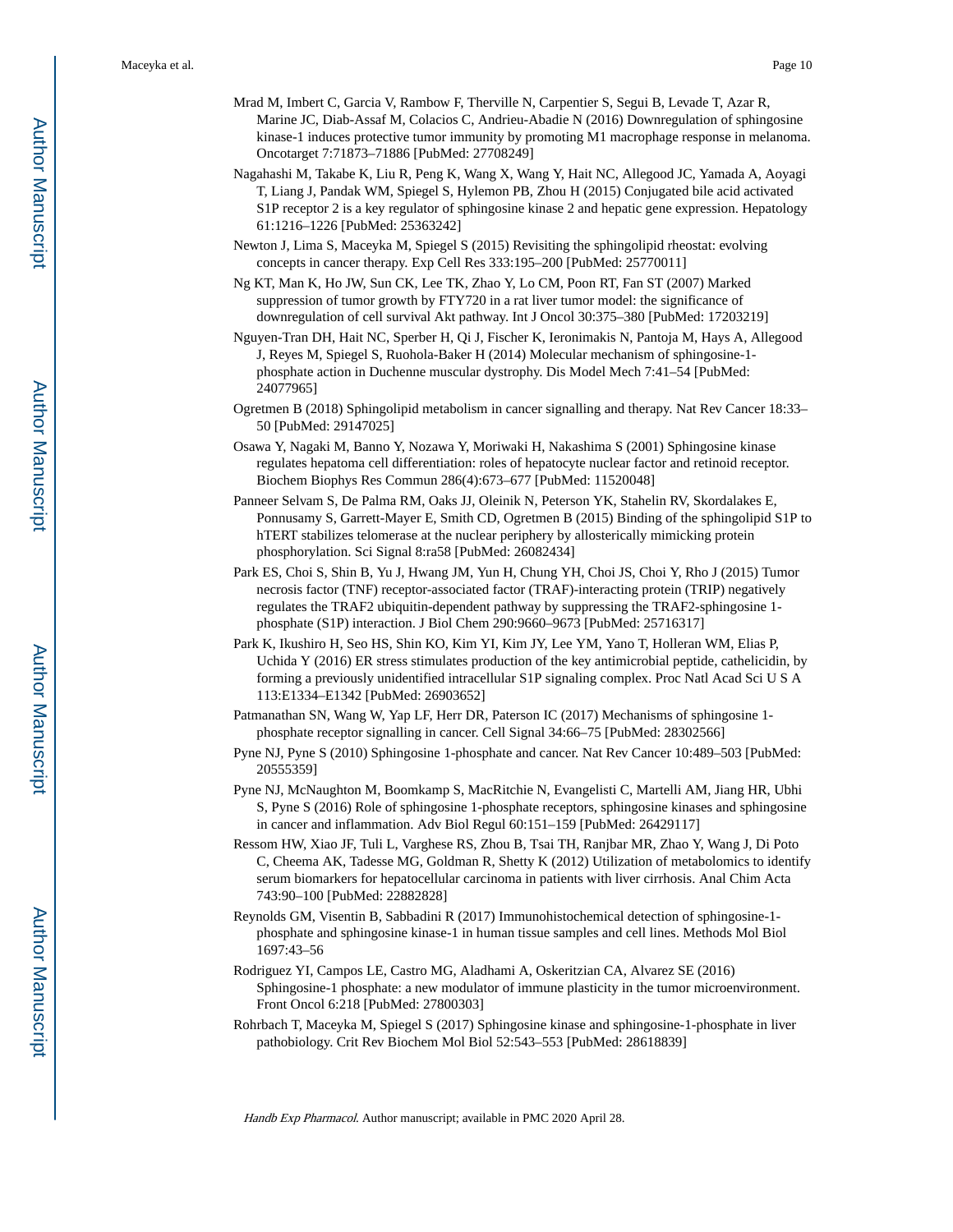- Sanchez DI, Gonzalez-Fernandez B, San-Miguel B, de Urbina JO, Crespo I, Gonzalez-Gallego J, Tunon MJ (2018) Melatonin prevents deregulation of the sphingosine kinase/sphingosine 1 phosphate signaling pathway in a mouse model of diethylnitrosamine-induced hepatocellular carcinoma. J Pineal Res 62:12369
- Satapathy SK, Sanyal AJ (2015) Epidemiology and natural history of nonalcoholic fatty liver disease. Semin Liver Dis 35:221–235 [PubMed: 26378640]
- Shi J, He YY, Sun JX, Guo WX, Li N, Xue J, Cheng SQ (2015) The impact of sphingosine kinase 1 on the prognosis of hepatocellular carcinoma patients with portal vein tumor thrombus. Ann Hepatol 14:198–206 [PubMed: 25671829]
- Takabe K, Spiegel S (2014) Export of sphingosine-1-phosphate and cancer progression. J Lipid Res 9:1839–1846
- Takabe K, Paugh SW, Milstien S, Spiegel S (2008) "Inside-out" signaling of sphingosine-1-phosphate: therapeutic targets. Pharmacol Rev 60:181–195 [PubMed: 18552276]
- Uranbileg B, Ikeda H, Kurano M, Enooku K, Sato M, Saigusa D, Aoki J, Ishizawa T, Hasegawa K, Kokudo N, Yatomi Y (2016) Increased mRNA levels of sphingosine kinases and s1p lyase and reduced levels of s1p were observed in hepatocellular carcinoma in association with poorer differentiation and earlier recurrence. PLoS One 11:e0149462 [PubMed: 26886371]
- Ushitora Y, Tashiro H, Ogawa T, Tanimoto Y, Kuroda S, Kobayashi T, Miyata Y, Itamoto T, Asahara T, Ohdan H (2009) Suppression of hepatocellular carcinoma recurrence after rat liver transplantation by FTY720, a sphingosine-1-phosphate analog. Transplantation 88:980–986 [PubMed: 19855243]
- van der Weyden L, Arends MJ, Campbell AD, Bald T, Wardle-Jones H, Griggs N, Velasco-Herrera MD, Tuting T, Sansom OJ, Karp NA, Clare S, Gleeson D, Ryder E, Galli A, Tuck E, Cambridge EL, Voet T, Macaulay IC, Wong K, Sanger Mouse Genetics P, Spiegel S, Speak AO, Adams DJ (2017) Genome-wide in vivo screen identifies novel host regulators of metastatic colonization. Nature 541:233–236 [PubMed: 28052056]
- Wan S, Kuo N, Kryczek I, Zou W, Welling TH (2015) Myeloid cells in hepatocellular carcinoma. Hepatology 62:1304–1312 [PubMed: 25914264]
- Wang Y, Aoki H, Yang J, Peng K, Liu R, Li X, Qiang X, Sun L, Gurley EC, Lai G, Zhang L, Liang G, Nagahashi M, Takabe K, Pandak WM, Hylemon PB, Zhou H (2017) The role of sphingosine 1 phosphate receptor 2 in bile-acid-induced cholangiocyte proliferation and cholestasis-induced liver injury in mice. Hepatology 65:2005–2018 [PubMed: 28120434]
- Yang L, Chang N, Liu X, Han Z, Zhu T, Li C, Yang L, Li L (2012) Bone marrow-derived mesenchymal stem cells differentiate to hepatic myofibroblasts by transforming growth factorbeta1 via sphingosine kinase/sphingosine 1-phosphate (S1P)/S1P receptor axis. Am J Pathol 181:85–97 [PubMed: 22609227]
- Yang L, Yue S, Yang L, Liu X, Han Z, Zhang Y, Li L (2013) Sphingosine kinase/sphingosine 1 phosphate (S1P)/S1P receptor axis is involved in liver fibrosis-associated angiogenesis. J Hepatol 59:114–123 [PubMed: 23466305]
- Yang L, Han Z, Tian L, Mai P, Zhang Y, Wang L, Li L (2015) Sphingosine 1-phosphate receptor 2 and 3 mediate bone marrow-derived monocyte/macrophage motility in cholestatic liver injury in mice. Sci Rep 5:13423 [PubMed: 26324256]
- Zeng Y, Yao X, Chen L, Yan Z, Liu J, Zhang Y, Feng T, Wu J, Liu X (2016) Sphingosine-1-phosphate induced epithelial-mesenchymal transition of hepatocellular carcinoma via an MMP-7/syndecan-1/ TGF-beta autocrine loop. Oncotarget 7:63324–63337 [PubMed: 27556509]
- Zhang C, He H, Zhang H, Yu D, Zhao W, Chen Y, Shao R (2013) The blockage of Ras/ERK pathway augments the sensitivity of SphK1 inhibitor SKI II in human hepatoma HepG2 cells. Biochem Biophys Res Commun 434:35–41 [PubMed: 23545258]
- Zhou P, Huang G, Zhao Y, Zhong D, Xu Z, Zeng Y, Zhang Y, Li S, He F (2014) MicroRNA-363 mediated downregulation of S1PR1 suppresses the proliferation of hepatocellular carcinoma cells. Cell Signal 26:1347–1354 [PubMed: 24631531]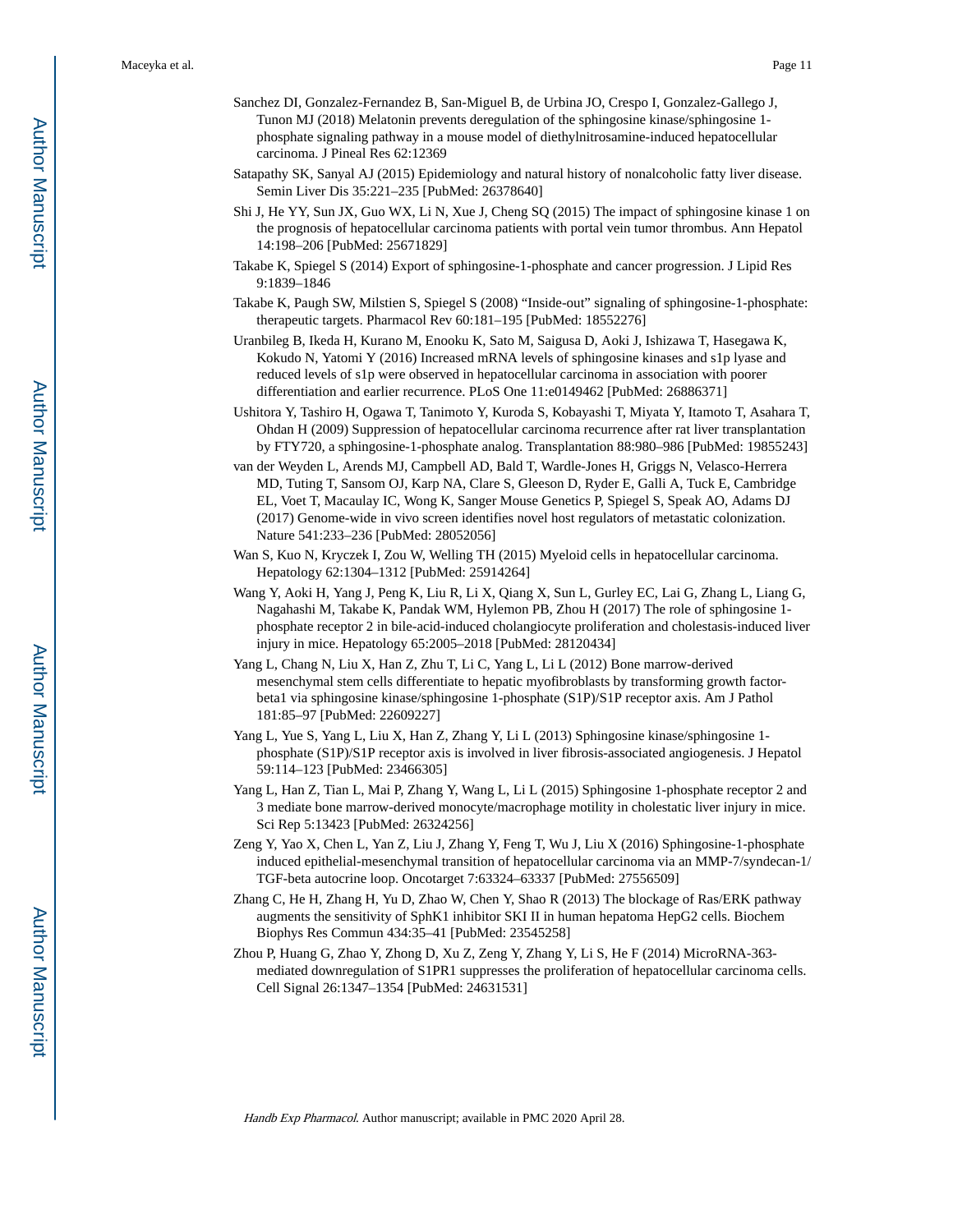

## **Fig. 1.**

Role of S1P in promotion of liver cancer. SphK1 and S1P have been shown to promote NAFLD, which is a risk factor for HCC development. Moreover, increased SphK1 and S1P production by the liver can enhance recruitment of macrophages that migrate to the tumor site, remain there, and aid in angiogenesis, termed tumor-associated macrophages (TAMs), and are thought to express an M2 phenotype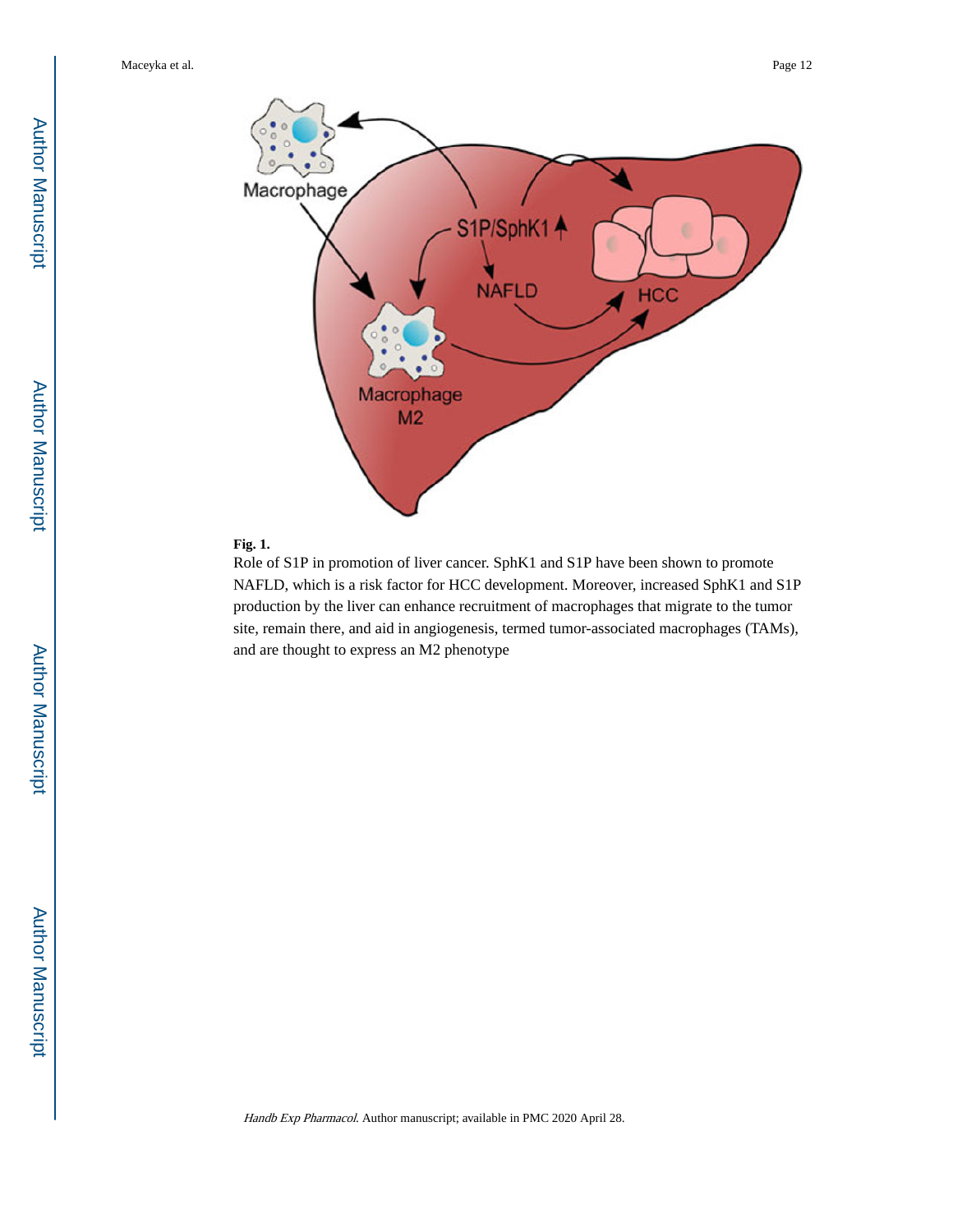

#### **Fig. 2.**

S1P signaling in HCC progression. S1P can regulate signaling and physiological processes in several pathways to promote HCC. As indicated in the text, these include increasing cell motility and proliferation through S1PR1/3 activation, S1PR1/3-mediated activation of ERK and AKT, degradation of E-cadherin to promote EMT, and proteolysis of syndecan-1 to induce HGF signaling. The EMT can be regulated by a unique pathway involving the SphK1-TRAF2-beclin1-E-cadherin signaling cascade in HCC cells